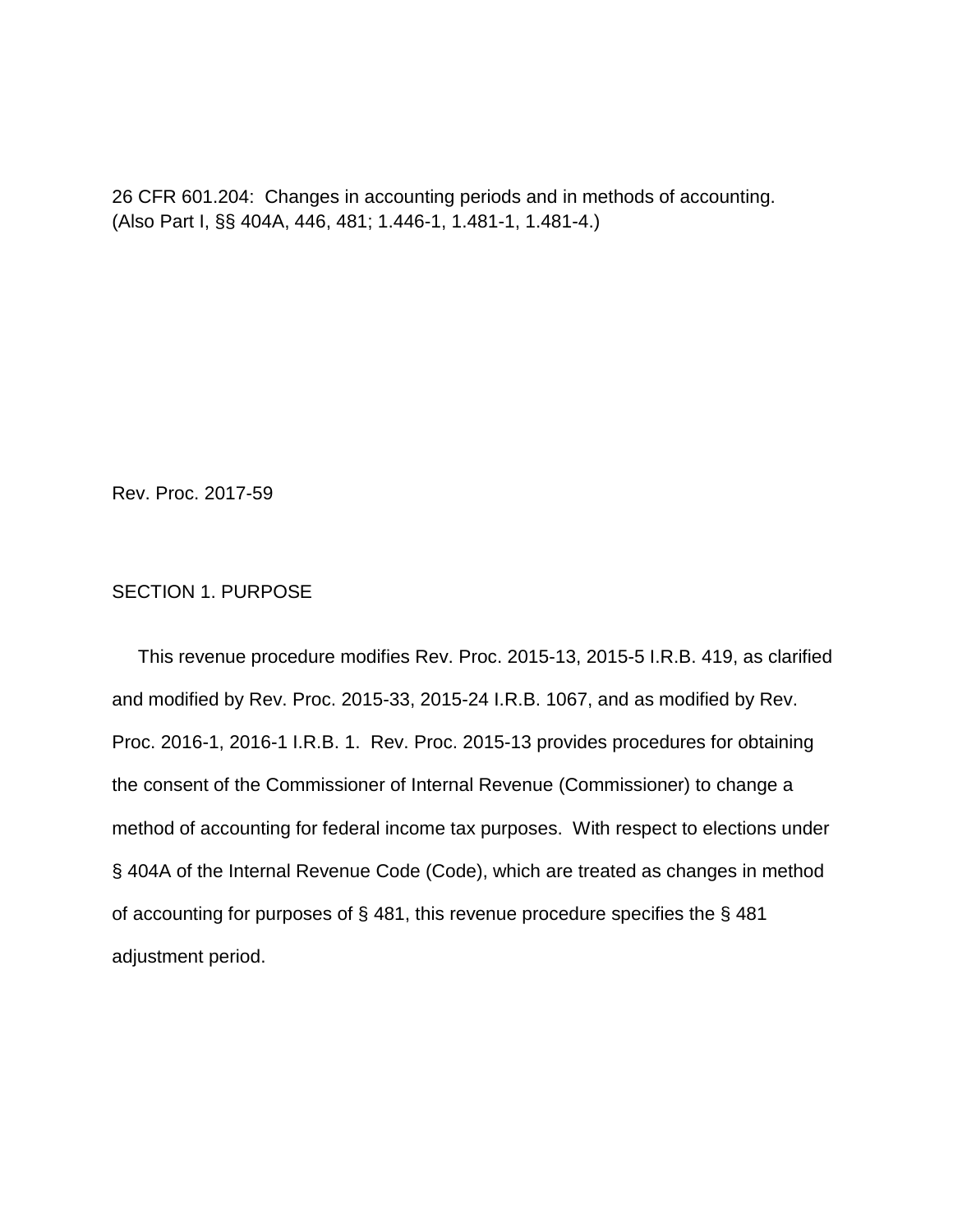#### SECTION 2. BACKGROUND

 .01 Rev. Proc. 2015-13 contains procedures under § 446(e) and § 1.446-1(e) of the Income Tax Regulations to obtain the consent of the Commissioner to change an accounting method for federal income tax purposes. Rev. Proc. 2015-13 provides both the procedures to obtain the non-automatic consent of the Commissioner to change a method of accounting and the procedures to obtain the automatic consent of the Commissioner to change a method of accounting described in Rev. Proc. 2017-30, 2017-18 I.R.B. 1131, (or successor) (List of Automatic Changes).

 .02 Section 7.01 of Rev. Proc. 2015-13 generally provides that a change in method of accounting must be implemented pursuant to the terms and conditions provided in that revenue procedure and either the List of Automatic Changes (in the case of an automatic change) or the letter ruling for the change in method of accounting (in the case of a non-automatic change).

 .03 Section 7.02 of Rev. Proc. 2015-13 generally provides that a taxpayer making a change in method of accounting must compute an adjustment as required by § 481(a) and take into account this § 481(a) adjustment in the manner provided in section 7.03 of Rev. Proc. 2015-13.

 .04 Section 7.03(1) of Rev. Proc. 2015-13 generally provides that except as otherwise provided in that revenue procedure, the List of Automatic Changes (in the case of an automatic change), a letter ruling to the taxpayer (in the case of a nonautomatic change), or other guidance published in the Internal Revenue Bulletin, the § 481(a) adjustment period is one taxable year (year of change) when the § 481(a)

 $-2 -$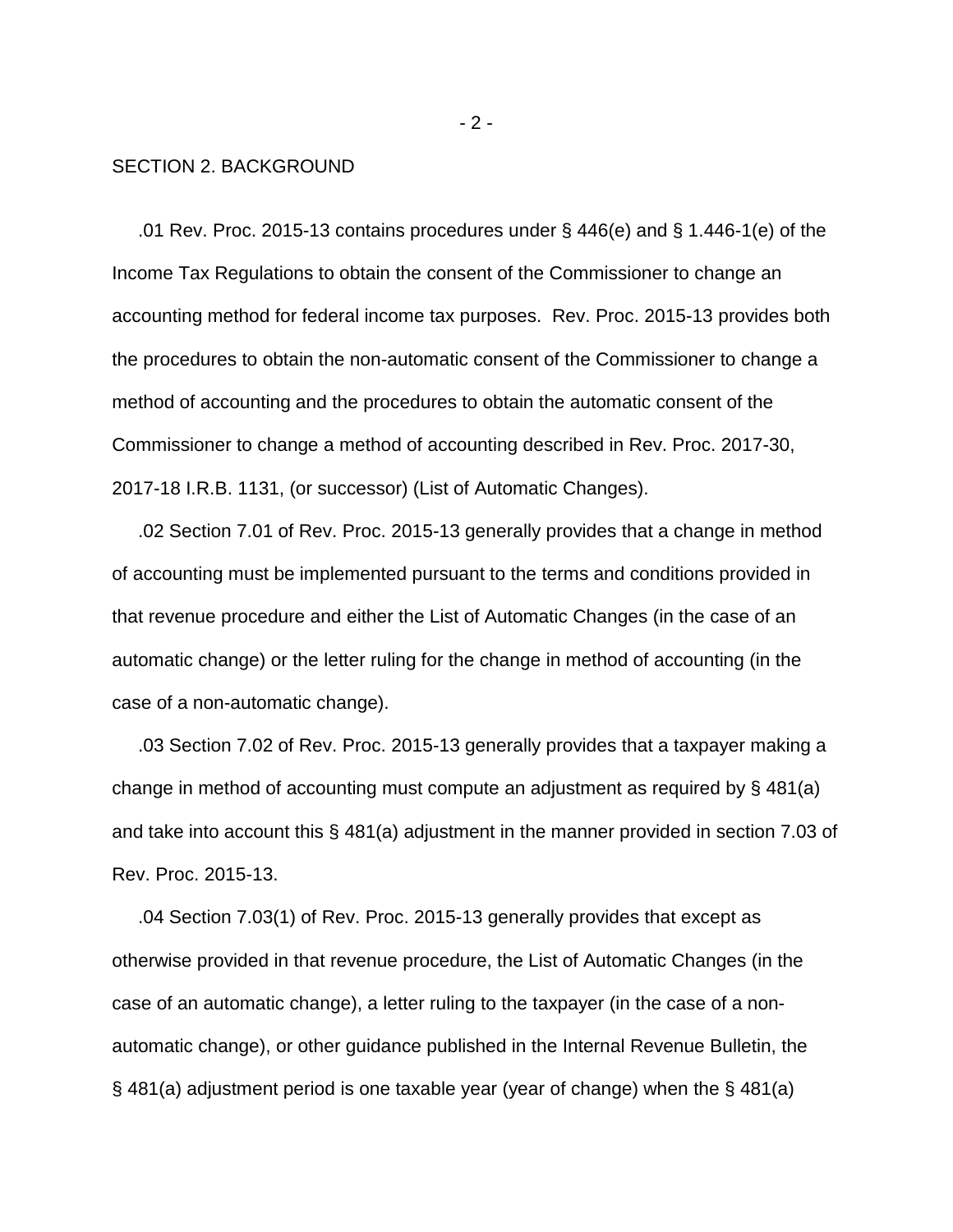adjustment is negative and four taxable years (year of change and next three taxable years) when the § 481(a) adjustment is positive. Section 7.03 also provides additional rules regarding a § 481(a) adjustment period, such as when there is a shortened or accelerated adjustment period.

 .05 Section 404A(g)(5) provides that, for purposes of § 481, an election under § 404A is treated as a change in method of accounting; an election under § 404A is made under  $\S$  404A(e)(3), and, if applicable,  $\S$  404A(f)(2). Section 404A(g)(5) further provides that, in applying § 481 with respect to any such election, the period for taking into account any increase or decrease in accumulated profits, earnings and profits, or taxable income resulting from the application of  $\S$  481(a)(2) shall be the year for which the election is made and the fourteen succeeding years. Accordingly, this revenue procedure modifies Rev. Proc. 2015-13 to specify that the § 481 adjustment period with respect to an election under § 404A is fifteen taxable years for a positive § 481(a) adjustment and fifteen taxable years for a negative § 481(a) adjustment.

SECTION 3. MODIFICATION OF REV. PROC. 2015-13

 Section 7.03 of Rev. Proc. 2015-13 is modified to add section 7.03(5) to read as follows:

(5) Elections under § 404A. Pursuant to § 404A(g)(5), the § 481(a) adjustment period with respect to an election under § 404A is fifteen taxable years (year of change and next fourteen taxable years) for a positive § 481(a) adjustment and fifteen taxable years (year of change and next fourteen taxable years) for a negative § 481(a) adjustment.

- 3 -